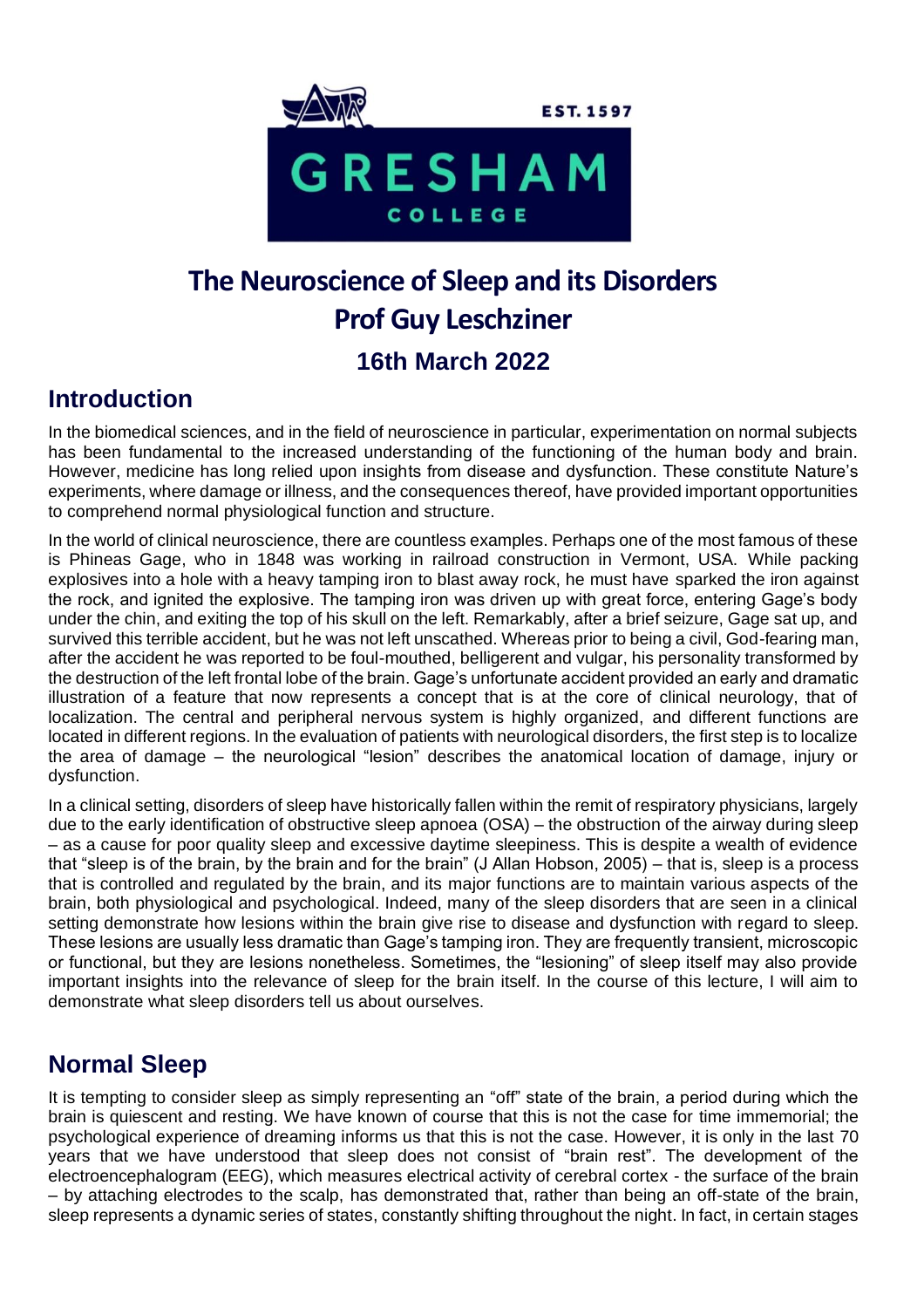of sleep, namely rapid eye movement (REM) sleep, on an electrical basis the brain looks very similar to the awake brain, and appears to be highly active. The typical adult cycles through the different stages of sleep roughly every 90 minutes or so, with between four and five cycles of the course of the average night.

However, even this view of sleep, as a dynamic series of brain states, is an over-simplification. Many of the sleep disorders seen in the clinical setting, and indeed normal phenomena that we may all experience, are as a result of sleep not even being a global brain state, meaning that the whole of the brain may not exist in the same stage of sleep or wake. It is this blurring of the margins of various sleep stages that explains many pathologies of sleep.

## **The Sleep Disorders**

### **Non-REM Parasomnias**

Non-REM parasomnias are defined as abnormal behaviours arising from the deepest stages of sleep. The range of behaviours is wide, and commonly features sleeptalking, confusional arousals, night terrors and sleepwalking (Drakatos and Leschziner, 2018). Rarer forms of behaviours include sleep-related eating disorder or sexually-driven events (sexsomnia). Non-REM parasomnias are relatively common in childhood, with approximately 20% exhibiting some form of this condition. Clinically significant non-REM parasomnias are less frequent in adults, seen in approximately 2%.

It seems paradoxical that sufferers can exhibit incredibly complex behaviours such as driving, cooking or even rewiring household electrical items in sleep, and the underlying nature of these events has only better been understood in the last few decades. Imaging of the brains of people in the midst of events, using scans that monitor brain activity, have shown that regions of the brain involved in rational thinking, planning, awareness and memory show activity consistent with persisting deep sleep, whilst other areas responsible for movement, reward and emotions show activity consistent with wake (Bassetti et al, 2000). Studies of electrical activity using electrodes implanted into the brain substance itself show electrical changes that corroborate these findings (Terzaghi et al, 2009). These results imply that, at least in people experiencing non-REM parasomnias, that in addition to sleep not being a single brain state, sleep can also be a local brain state, i.e. affecting different parts of the brain to different degrees simultaneously.

#### **Relevance to Normal Individuals**

The phenomenon of "local" rather than "global" sleep has long been recognized in certain species, such as aquatic mammals and certain species of birds. Many of these species are able to sleep in one half of their brain at a time (termed "unihemispheric sleep"), permitting sleep to be achieved while continuing to be able to fly, swim or surface to breathe. Unihemispheric sleep has not been identified in humans, but recent evidence points to humans being able to regulate sleep differentially between the two halves of their brain. When humans are brought into the strange environment of a sleep laboratory for the first time, the dominant hemisphere has been shown to achieve less deep sleep and be more sensitive to environmental stimuli. This normalizes after the first night, suggesting that this may provide an explanation for poor sleep in a strange environment (Tamaki et al, 2016). It is proposed that this may be an evolutionary mechanism for monitoring threat in a novel environment in sleep.

In fact, there is increasing evidence that "local" sleep may exist in full wakefulness, and this may explain why acute sleep deprivation affects cognition and performance. Experimental studies in rats suggest that small areas of the cerebral cortex will repeatedly go silent, and with increasing sleep deprivation these silent periods will become more prolonged and frequent, in parallel with worsening performance at particular tasks (Vyazovskiy et al, 2011). Findings on scalp EEG recordings in humans provide support for this phenomenon occurring in humans (Siclari and Tononi, 2017).

### **REM Sleep Behaviour Disorder**

REM sleep is the stage of sleep that most closely correlates with dreaming, particularly dreams of a narrative structure. The hallmark of normal REM sleep is the development of paralysis in all voluntary muscles, with the exception of the muscles that move the eyes (hence the term "REM").

However, it has long been recognized that certain individuals "act out" their dreams, demonstrating actions that are appropriate to their recall of the content of their dreams. Actions are typically but not invariably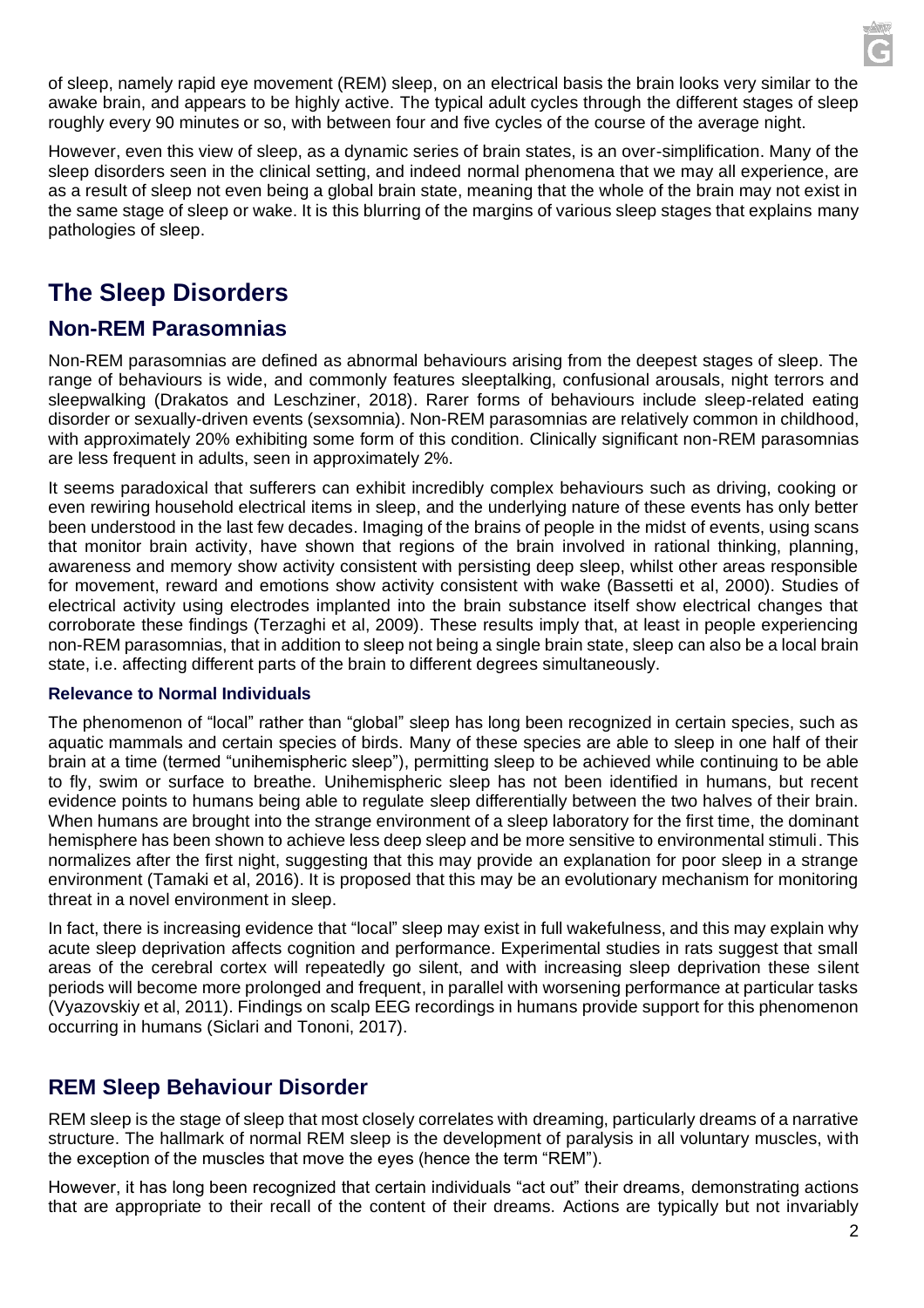aggressive or related to strong emotions. This phenomenon, termed REM sleep behaviour disorder (RBD) is sometimes associated with certain medications, other sleep disorders, or neurological disorders, but principally RBD is a disorder affecting the elderly, men more than women. The underlying cause is thought to relate to a failure of the habitual mechanisms of REM paralysis that are normally mediated by areas with a region of the brain known as the brainstem.

Until recently, RBD was largely considered an "idiopathic" disorder, essentially without any clear cause or connotations. However, in latter years, long-term follow-up of cohorts of people with this disorder have revealed that the vast majority of individuals go on to develop neurodegenerative disorders such as Parkinson's disease and related conditions, up to 90% after 15 years (Iranzo et al, 2014). Closer study of individuals with RBD show subtle changes in smell, gut and bladder function, the cardiovascular system and cognition, *formes frustes* of the neurodegenerative disorders associated with RBD.

RBD can be considered another example of local sleep states. While the majority of the brain is in REM sleep, the lack of paralysis that is a feature of wakefulness or non-REM sleep is also present. It is no longer considered an idiopathic condition, and is largely thought of as a prodrome of neurodegeneration, preceding frank Parkinson's disease or similar disorders by up to 35 years. This provides a significant opportunity for trials of potential disease-modifying drugs in individuals at high risk.

### **Narcolepsy**

Narcolepsy is the archetypal sleep disorder, causing severe sleepiness, sometimes with sudden sleep attacks, hallucinations and/or paralysis as people transition in or out of sleep, and cataplexy – the sudden loss of muscle strength usually precipitated by strong emotions or laughter (Leschziner, 2014). It is relatively rare, affecting about one in 2000 individuals, and onset is often in teenage years. Once narcolepsy develops, it is lifelong.

The origins of narcolepsy were a puzzle until recently. Historically, similarities were identified with aspects of a condition known as encephalitis lethargica, a debilitating condition which occurred in the early 20<sup>th</sup> century, and has been speculated to be as a result of inflammation of the brain triggered by Spanish flu. Encephalitis lethargica was characterized by significant damage to deep brain areas, including a region called the hypothalamus, and pathologists of the time hypothesed that in narcolepsy, similar areas of the brain were damaged, but that this damage was not visible.

Significant insights into the origins of narcolepsy came from a breeding programme for dogs with familial cataplexy in Stanford in the 1970s. Painstaking genetic work identified that, in dogs at least, mutations in particular genes responsible for structures detecting a specific chemical in the brain, subsequently named hypocretin or orexin. However, such mutations were not found in humans, where the vast majority of narcolepsy is not familial. Subsequent research did though identify that individuals with narcolepsy had absent of deficient levels of this chemical in their spinal fluid, and that in the brains of people with narcolepsy, the roughly 60-80000 nerve cells that produce hypocretin in the hypothalamus, are missing or substantially depleted.

Several strands of evidence point to the immune system as being responsible for the loss of these nerve cells. The strongest pointer is the very high (>98%) correlation between narcolepsy and a particular genetic marker that influences how the immune system responds to environmental or infectious triggers. Narcolepsy is now seen as being caused by the immune system directing an attack against aspects of certain infectious triggers (such as H1N1 swine flu) that look structurally similar to hypocretin, and that these nerve cells are bystander casualties to this immune response in genetically vulnerable individuals.

The hypocretin system has an important role in stabilizing sleep and wake, and as a result of loss of hypocretin, wakefulness becomes unstable (hence sleepiness and sleep attacks), as does REM sleep. The result of flicking in and out of REM sleep directly from or into wakefulness is the experience of aspects of dreaming sleep in full wake. This explains dream mentation in the waking state, which is thought to underlie the hallucinations at sleep onset or offset, and the inappropriate perseveration of the paralysis of REM sleep in wakefulness. Cataplexy is speculated to be a manifestation of REM paralysis inappropriately switched on, although as to why this should be triggered by strong emotion remains a mystery. Some researchers have proposed that strong emotions triggering paralysis are the basis for tonic immobility, the "playing dead" response of some animals to threat, and that in humans this pathway is normally inhibited by hypocretin. Therefore many (but not all) symptoms of cataplexy represent other examples of the blurring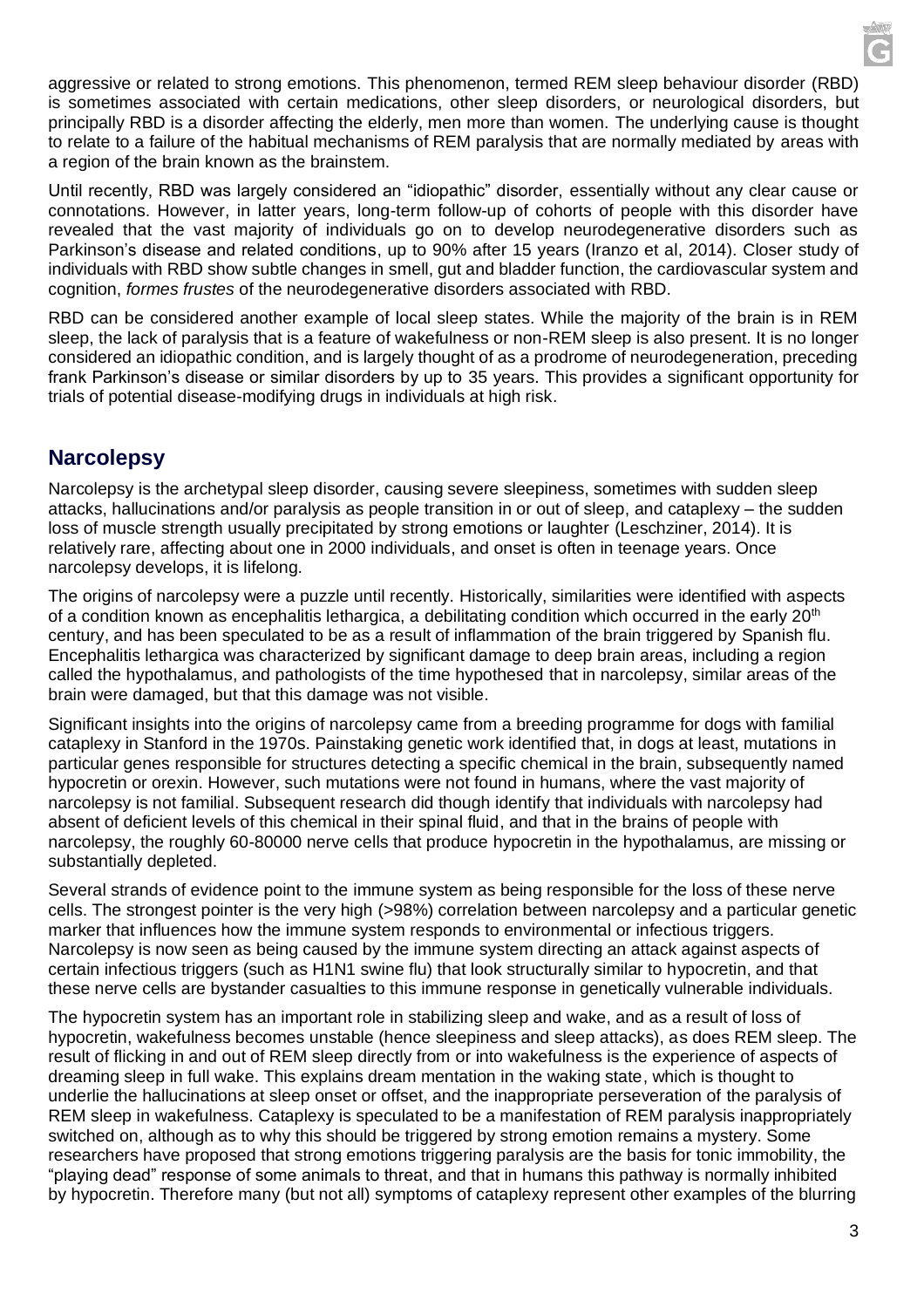

of boundaries between different aspects of sleep and wake.

#### **Lucid Dreaming**

Lucid dreaming describes the phenomenon of dreaming while being aware that one is in a dream, sometimes with conscious control of the dream narrative. Many normal individuals describe the ability to lucid dream, but it is especially common in individuals with narcolepsy.

Previously considered by some as not a real phenomenon, remarkable work in 2011 clearly demonstrated lucid dreaming to have a neurobiological basis. Lucid dreamers were placed in a scanner which identifies blood flow changes within the brain. They were asked to clench their left and right hand alternately, and the appropriate hand areas of the brain were highlighted. In lucid dreaming, they were asked to dream the same actions, and similar areas of the brain were highlighted (Dresler et al, 2011), thus proving the biological nature of this phenomenon.

In people with narcolepsy, unstable REM sleep provides a ready explanation for lucid dreaming, but in nonnarcolepsy lucid dreamers, changes in the connections between different parts of the brain and increased waking-like activity in the frontal areas of the brain have been found. These findings remain controversial, but electrical stimulation of these areas has been shown to increase the lucidity of dreams in normal subjects. It is proposed that, as with non-REM parasomnias, wake-like activity in regions of the brain responsible for awareness is the basis for lucid dreaming, and therefore this might provide insights into the neurobiological basis of consciousness.

Similarly, many individuals with insomnia demonstrate a phenomenon known as paradoxical insomnia. This describes individuals who feel that they are awake while recordings of their brain activity show them to be asleep. More detailed studies of electrical activity suggest that something similar may be at the heart of paradoxical insomnia, that certain regions of the brain do not achieve the same depth of sleep as in normal individuals (Lecci et al, 2020).

#### **Lesioning of Sleep Itself**

Thus far, we have focused on sleep disorders that have a primary neurobiological basis. However, there is much to be learnt even from sleep disorders that have origins elsewhere. Apart from insomnia, the commonest sleep disorder is OSA, whereby anatomical changes within in the airway (often related to genetic factors, lower jaw anatomy or obesity) result in recurrent obstruction of the airway in sleep. These obstructions cause both sleep fragmentation and recurrent drops in blood oxygen at night.

Both insomnia and OSA have been linked to a variety of health outcomes, including cardiovascular disease and Alzheimer's disease. Why this should be the case is in part explained by the recent discovery of a system of drainage channels within the brain, called the glymphatic system, the role of which is to act as a "waste disposal system", removing substances from the brain back into the circulation (Xie et al, 2013). It has been shown that sleep, particularly deep non-REM sleep, amplifies the function of the glymphatic system, with a 60% increase in flow in deep sleep. One of the important products removed is a protein called beta-amyloid, the protein deposited in and between brain cells in Alzheimer's disease. Even a single night of sleep deprivation appears to have a significant impact on levels of amyloid in the spinal fluid and in the brain itself, thus providing a potential mechanism for this link between limited or disrupted sleep and cognitive decline. This effect may be augmented in OSA, where recurrent drops in oxygen may trigger inflammation in the central nervous system, contributing to damage (Polsek et al, 2018).

#### **Conclusions**

In conclusion, sleep disorders provide important insights into the nature and function of sleep. Through their study, they show us that sleep is not a single brain state, nor is it a global brain state, and that the view of distinct stages of sleep is an oversimplification. Furthermore, they illustrate the role of the brain in the regulation of sleep, permitting an increased understanding of the circuits and neurotransmitters that control sleep and wake. Finally, through the study of these disorders, we begin to fathom the neurobiological functions of sleep, thus recognizing that sleep is indeed "of the brain, by the brain and for the brain".

© Professor Guy Leschziner 2022